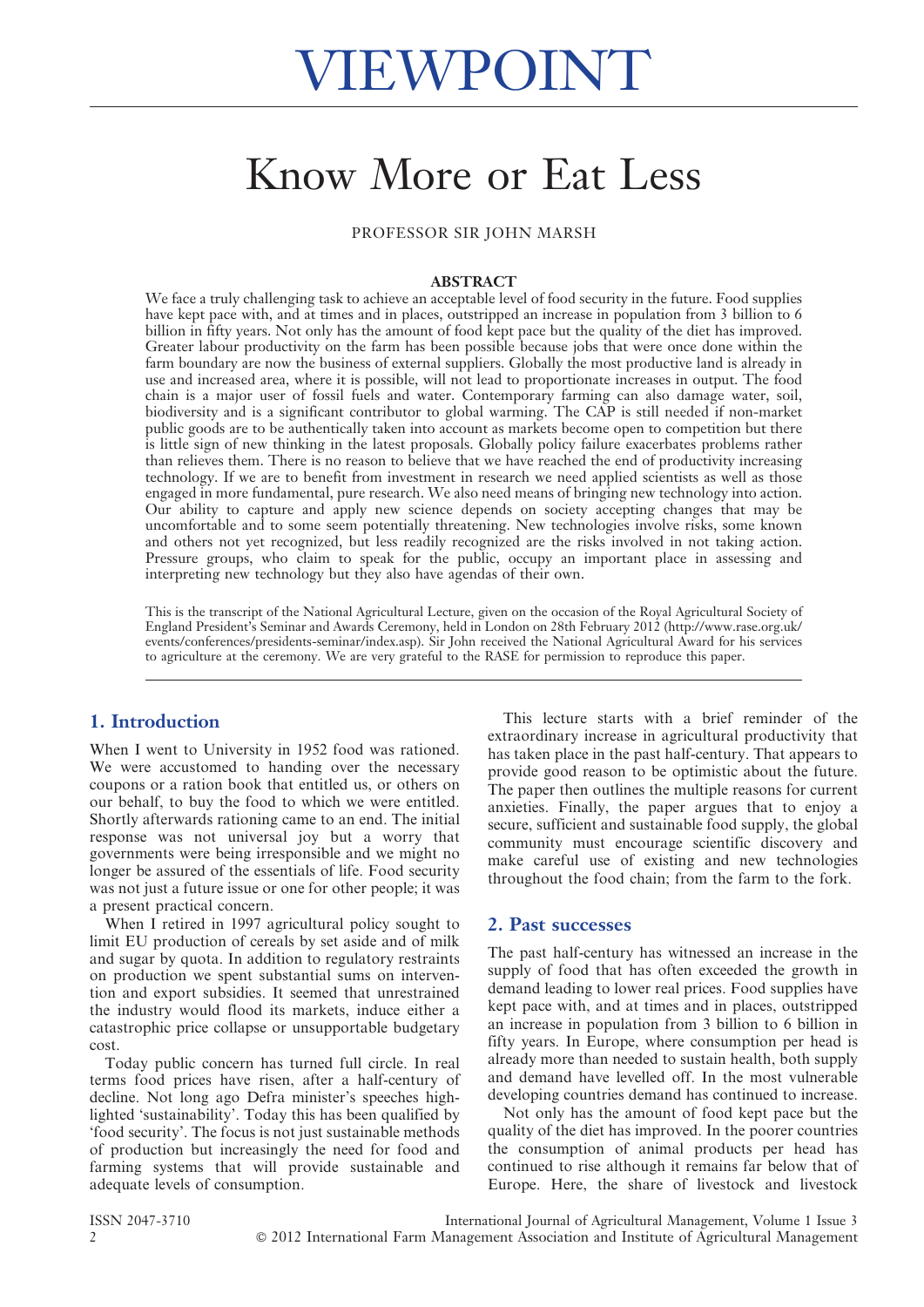

Figure 1: Percentage of Kg/capita/day from animal products Source: FAO Production Yearbooks

products in total consumption has tended to level off at around 45 kg/cap/day.

Not only has production increased but, resources have been released from farming. A broad indication of the effect of this greater productivity is given by comparing the area of the UK that would have needed to have been planted to deliver the 2009 volume of output if we had only 1946/47 yields.

In the UK and most of the developed world this increase in production has been achieved despite a substantial decline in farm employment.

In the UK the hired labour force has fallen by some 80%. The number of full time farmers has also dropped and an increasing proportion of farms are now part time.

Greater labour productivity on the farm has been possible because jobs that were once done within the farm boundary are now the business of external suppliers. Farmers make use of machinery, fertilisers, purchased feed, pharmaceuticals and improved breeds of plants and animals that are the output of other specialist suppliers. Farm produce, when it leaves the farm gate, is increasingly processed into a diversity of food and other products and reaches consumers, for the most part, through large multiple supermarkets. To make sense of what happens on the farm we have to see it within the context of this larger food chain.

On a global scale, data for land use suggests that there is still a large share of the land area not used for farming. However the most productive land is already in



Figure 2: Area required to deliver 2009 levels of output at 1945/7 yields, UK.

Source: Author's calculations based on Annual Cereal Production Survey, Department for Environment, Food and Rural Affairs, UK.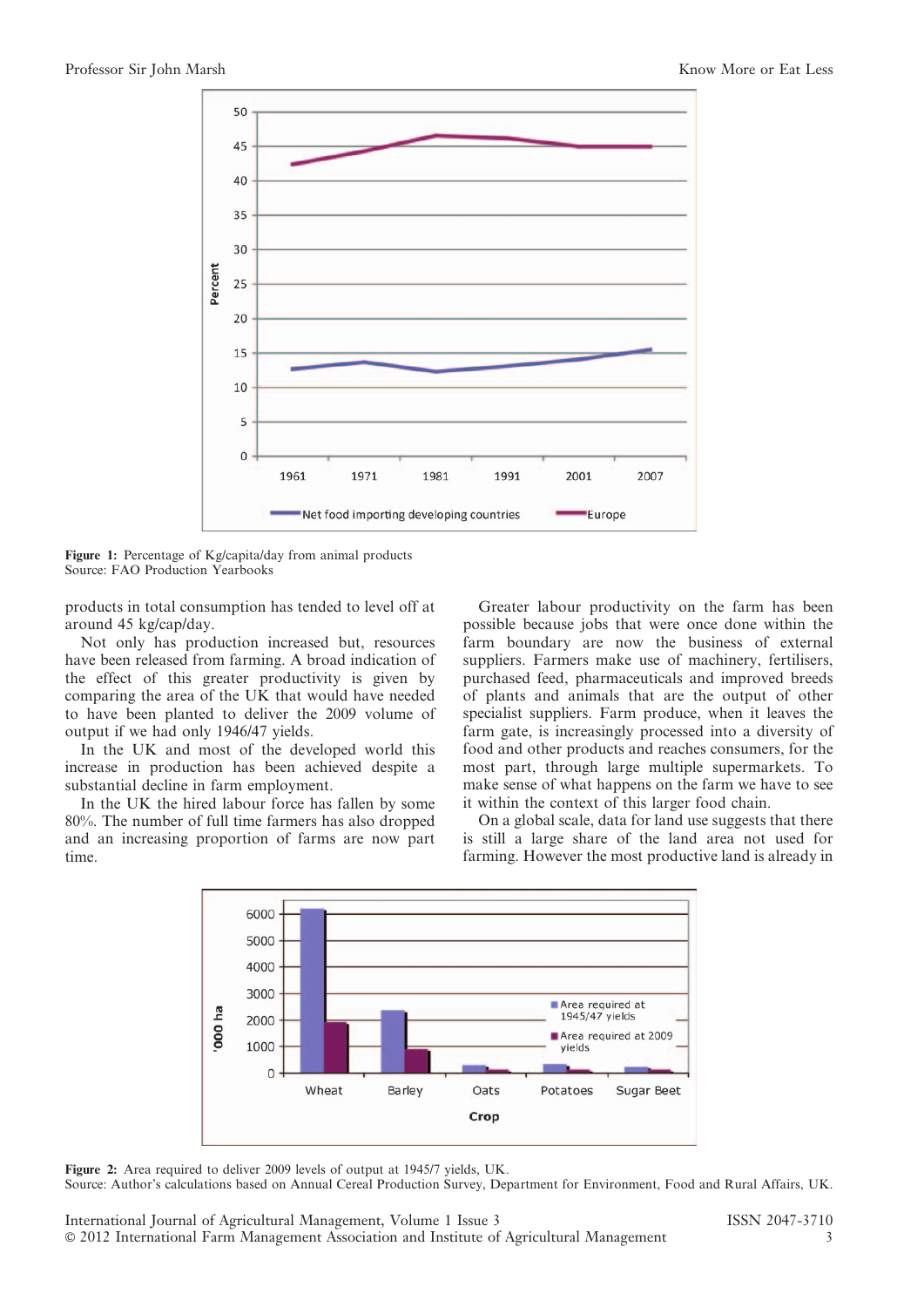

Figure 3: Decline in farm employment, United Kingdom

Source: Agriculture in the United Kingdom, Department for Environment, Food and Rural Affairs.

use and increased area, where it is possible, will not lead to proportionate increases in output. If unfarmed land is brought into cultivation, the environmental cost, in terms of lost forest area, lost habitat and managed water tables is substantial. Still relatively little of the land area recorded forest or grazed rough pasture is suited to more intensive use.

# 3. Nature's alarm signals

#### The size of the resource base

The function of farming is to give preference to plants and animals that are of greatest value. In recent decades the volume and value of output from a given area of land has grown through applying new science in a variety of technologies. These include genetic improvement and the use of fertiliser and animal feed. Competing species have been controlled by pesticides and herbicides. The productive potential of the industry has been enhanced by innovations outside agriculture including improved transport infrastructures and the use of IT, what is produced can be more tailored to a diversity of markets and delivered in good condition.

Such high levels of productivity depend upon resources that are non-renewable. The food chain is a major user of energy, mainly from fossil fuels. Growing demand for water for domestic and industrial purposes as well as to supply farm requirements, has already led to some streams running dry and aquifers being depleted at rates that exceed natural replenishment. Increasing production using present production systems will accelerate the decline in reserves of these nonrenewable inputs. In resource terms the way we farm now is not sustainable.



Figure 4: Percentage of land used for agriculture Source: FAO Production Yearbooks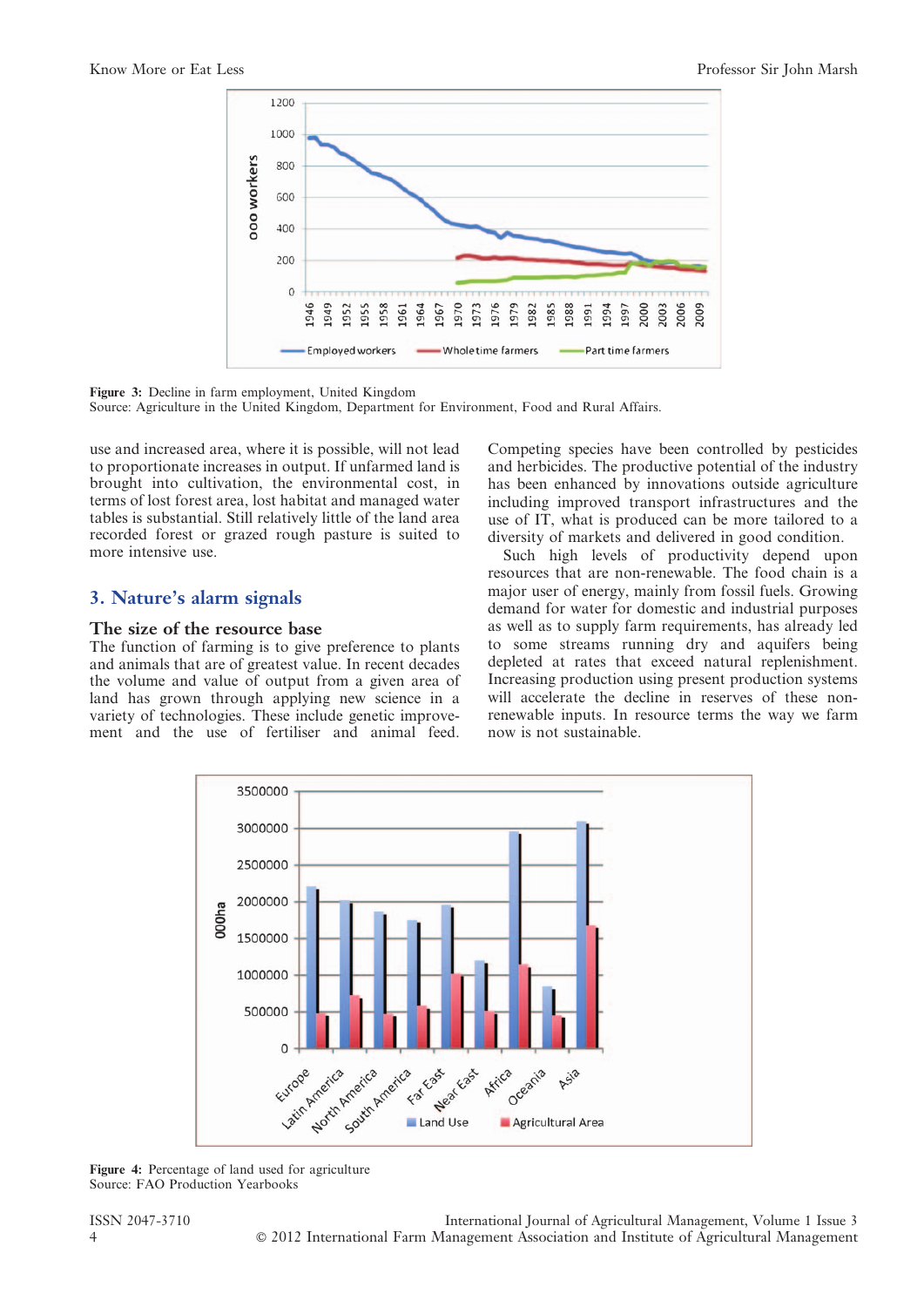## Damaged resources

Contemporary farming can also damage resources that it is not currently using. Water pollution from run-off fertiliser or animal waste damages aquatic life and imposes heavy clean-up costs on water companies. Inappropriate cultivation leads to soil loss and damages soil quality reducing productive potential. In extreme situations erosion can turn productive land into deserts.

## Lost biodiversity

The success of farmers in giving preference to plants and animals that have economic value necessarily changes the underlying ecology of the farmed countryside. Giving preference to 'economic' plants implies lost biodiversity, competing species, both wild and cultivated, may decline below levels critical for survival of the species. Radical changes in habitat destabilise productive systems that traditionally renewed themselves over time. Changes in the balance of soil structure, insect life, plant nutrients and bacterial populations may not only reduce the interest of the farmed landscape but also undermine parts of the natural process upon which farm crops themselves depend.

## Climate change

The consensus understanding is that temperatures, which have risen at unprecedented rates in recent years, will continue to rise. In part at least this is attributed to the release of greenhouse gases into the atmosphere as a result of human activity. Such changes will limit food production capacity in some of the major agricultural areas of the world. Agriculture is affected through higher temperatures and major changes in the amount and distribution of rainfall. It is itself a significant contributor to global warming. Attempts to mitigate climate change by limiting the emission of greenhouse gas have to include agriculture. Dairy and beef production are a major source of methane. The ploughing up of previously uncultivated land releases carbon into the atmosphere.

As well as being part of the problem agriculture can also be part of the solution. Plants, especially trees can remove carbon from the atmosphere and biofuels that replace fossil sources of energy help to restrict releases of  $CO<sub>2</sub>$ .

Policies designed to minimise the release of greenhouse gases and to promote biofuels will condition the economic environment for farming during the coming decades. The impact on food production varies by region but at a global level it will make it more difficult to ensure that food production keeps pace with demand.

# 4. Social alarm signals

#### Population growth

Population, some 6 Billion at the turn of the century, is already 7 billion and expected to reach 9 billion by 2050. The increase is likely to be greatest in the poor countries of Africa and Asia where there is already no security of food supply for many people.

In richer countries growth stems more from increased life expectancy than from high levels of reproduction. Not only does a larger population have to be fed but it includes a greatly increased proportion of old people. Such people are vulnerable. They generally cannot generate income from continuing economic activity they impose increasing costs on the public sector for health, pension and welfare.

## The impact of rising real incomes

The world's population is not only expected to grow but to become richer. Each generation looks forward to being better off than its predecessors. All governments are expected to foster 'economic growth'. Indeed when the rate of growth falters unemployment and regional inequities threaten social cohesion. Growth can facilitate new, more resource-conserving technologies and it has the capacity to uncover and develop new resources. Without new technology growth that stems from using existing systems more intensely will intensify the problems of resource scarcity.

Rising personal incomes also change the demand for food. Low incomes force people to rely on the cheapest forms of nutrition, mainly vegetable in origin. As incomes grow diet includes more meat and animal products. In terms of nutritional value, animal foods are much more resource intensive. Rising incomes, accommodated by developing technologies have accustomed consumers in rich countries to upgrade their diet by eating more meat. They expect all types of food to be available throughout the year. Processing and distribution systems use resources that simpler systems, where food consumption was more seasonal and local, did not. Whilst such changes may be regarded as 'improvements' in diet they increase the call on resources to feed a given population.

Richer communities also demand more land for activities other than food production. More is needed for housing and the infrastructure of roads and services. Often the land most suitable for development is also amongst the better cropping land. A more affluent and urban population also seeks to impose its views on how the land should be farmed. Farm production is increasingly constrained by a growing array of regulation.

# Planning impacts on the freedom of action of farmers

In Sites of Special Scientific Interest, National Parks and Areas of Outstanding Natural Beauty farmers face more detailed requirements and the cost of infringing them may be considerable.

#### Public goods and private decisions

Traditionally the relationship between farmers and the community has been focused on the price of food and has been regarded as a contest between producers and consumers. Today that is no longer adequate. A richer and more mobile community is not prepared to leave the way in which food is produced to farmers. In addition to food the community benefits from a variety of public goods that are affected by the way land is farmed. These

International Journal of Agricultural Management, Volume 1 Issue 3 ISSN 2047-3710 ' 2012 International Farm Management Association and Institute of Agricultural Management 5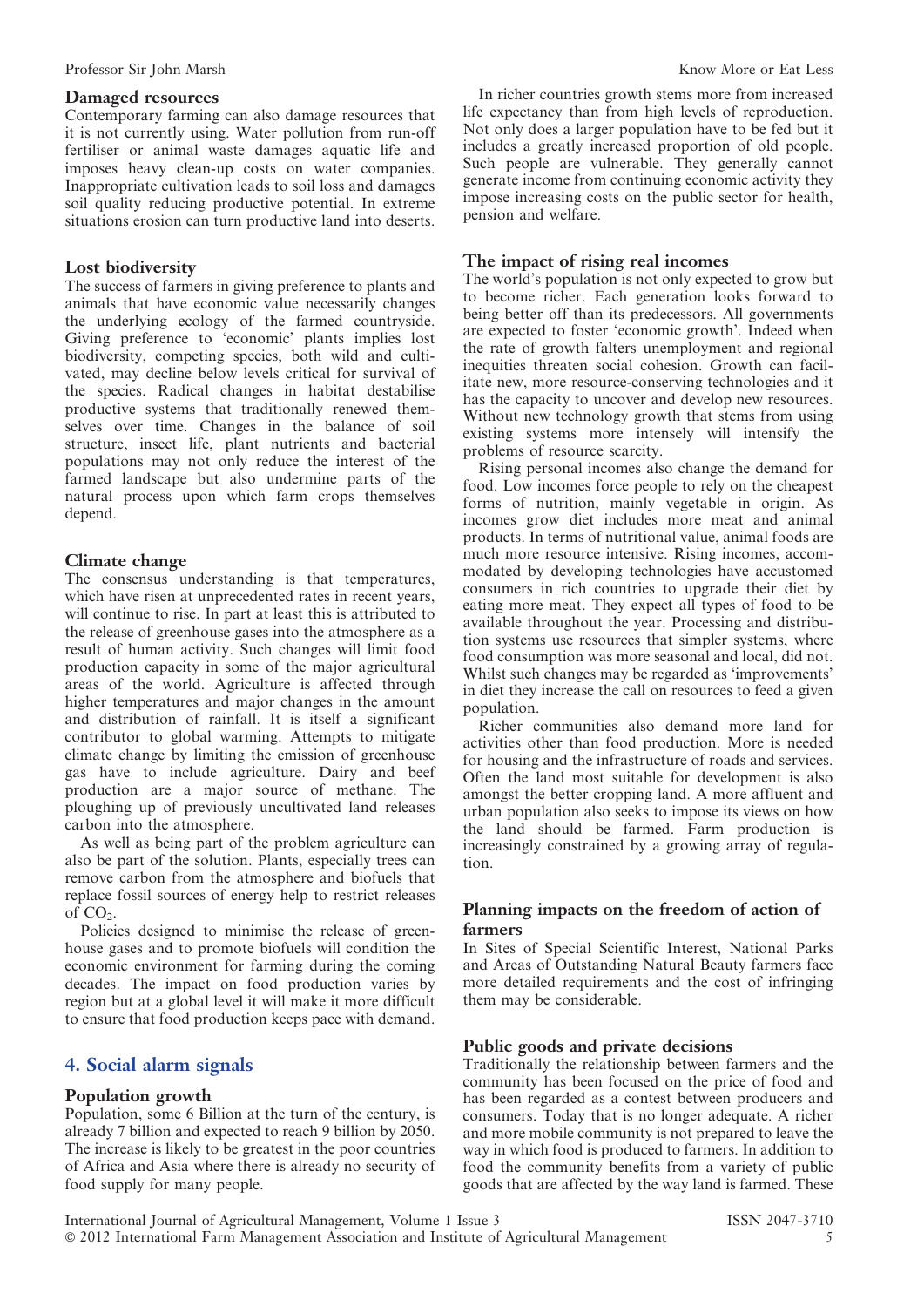include accessibility for leisure activities, landscape and the impact of land use on the control of flooding and water storage.

# Concerns about food safety

These have led to greater interest in the provenance of food. Supermarket chains need to be sure that the food sold is safe. They seek products that conform to a tight specification, delivered to an agreed timetable and at low cost. They seek to serve market niches such as organic food, locally produced food and ethnic food. They reflect consumers' concerns about animal welfare and the environmental impact. Their purchasing policies substantially determine the shape of the market farmers face.

Apart from market pressures farming is also subject to legislation greatly influenced by concerns of nonfarmers. Issues such as wildlife habitat, hunting, animal welfare and battery cages have been highlighted by pressure groups, most of whose members live in towns. Many farmers and country folk share the same concerns but are also aware of the impact of restrictions on farming practice on the viability of many farm businesses. Policies that add to costs but are not applied to competitors may diminish market share, and yet, because products are sourced from farmers in other countries, may simply export the problems they seek to resolve rather than remove them.

Landscapes especially in some of the more mountainous areas are seen as precious and vulnerable. They represent a recreational asset and provide a basis for rural tourism. They depend upon systems of hill cattle and sheep farming that offer low levels of reward to the producer. In response to market forces, younger members of farm families tend to move away and the system that generated the upland landscapes is imperilled. The survival of such systems depends upon income from other sources than the market for food.

# 5. Political Impotence

The textbook rationale of economic policy is that it exists to correct market failure. Market failure can arise because markets do not effectively relate demand to production. Markets fail where the accumulation of monopoly enables some part of the supply chain to increase profits by shutting out competitors. Where structural characteristics of the industry impede changes in response to new technology or changed markets there is a loss of real income to society as a whole. Market failure arises in agriculture for all these reasons but the most pressing, in recent discussion, has been the failure to value satisfactorily public goods and costs. They provide an orthodox and compelling justification for an agricultural policy that seeks to influence production decisions at each level of the food chain in terms of the entire costs and benefits that are involved.

# The Common Agricultural Policy (CAP)

In practice we have the CAP; almost entirely a policy that has become the property of its clients. The economic benefit of the single market, which is the core achievement of the EU, is to allow competition to work. Since the initial member countries had different and generally highly protective agricultural policies the process of creating a single market needed to be phased in, if crises were to be avoided. A CAP is still needed if non-market public goods are to be authentically taken into account as markets become open to competition.

The initial policy resulted in a distribution of benefits between consumers and producers and among member countries that has become entrenched so that change was resisted even when the evidence that a new approach was needed was overwhelming. Throughout the life of the CAP economic growth, technological advance and the opening of world markets demanded sustained structural change if agriculture was to play its full part within the economy of the Union. In fact the policy has continued to support high cost, small scale farming under the label of the 'European Model of Agriculture'. The inability of the CAP to serve the common interest in Europe and to facilitate more internal and external competitiveness has been costly to the rest of the economy but has not removed poverty among farmers and farm workers in substantial areas of Europe.

There is little sign of new thinking in the latest proposals for 2014–20. The proposal to cap benefits to larger producers is yet another way of impeding the adaptation of more competitive systems. The whole business of attaching conditionality to single farm payments reeks of the costly dirigisme that keeps bureaucrats employed at considerable cost to the rest of us. The policy betrays the capacity of pressure groups that have no actual responsibility for running a farm, to influence the terms on which EU farmers operate in a negative manner.

# The international dimension

Many of the threats to the world's ability to feed itself can only be credibly tackled on a global basis, not least the issues of energy; its supply, use and generation and the complex problems of living with and seeking to mitigate global warming. The record is not reassuring.

The Doha world trade talks seem to have run into the sand, despite the clear evidence that opening up markets has been one of the primary drivers in achieving real economic growth. Tangles of conflict between national interests and pressure group positions seem to have overwhelmed the important benefits that further moves towards freer trade can still offer.

Similarly international conferences on climate change are more powerful in their rhetoric than in their achievements. There is a deep asymmetry between the commitments made and the progress achieved. This may reflect the sheer magnitude of any effective attempt to reduce emissions in terms of its overall economic impact.

Again conceptually policy intervention seems to be the right way to cope with market failure but in practice, if effective action is not taken by all countries, policy failure may exacerbate problems rather than relieve them.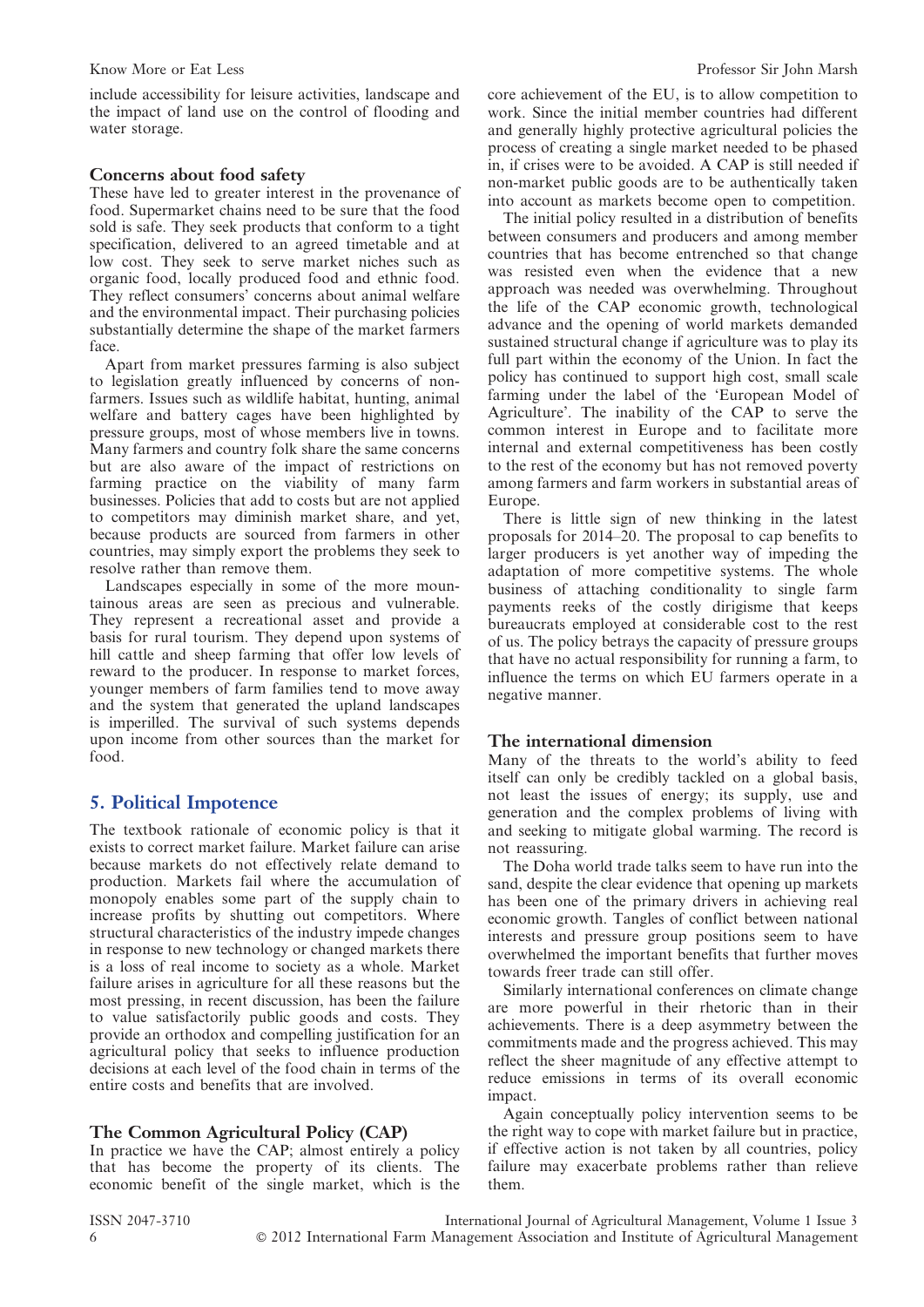## 6. Knowing more

In the years following the Second World War government policy focused on increasing output by the development and application of new productivity increasing technology. In addition to public support for research, resources were deployed to encourage its uptake on farms, in part by subsidies on inputs and prices and in part by advisory services. Much of that machinery has now disappeared but the need to achieve its goals, through appropriate but different mechanisms, is equally pressing.

## Reasons for hope

There is no reason to believe that we have reached the end of productivity increasing technology or that we have yet fully applied all we know. In many ways the potential seems greater now than it has ever done before. Today innovation results less from the efforts of extension agencies and much more in the course of trade. Seed breeding companies push forward varieties that perform better. Major developments in the genetic potential of farm animals are the product of specialist companies. Developments emerging from IT and the machinery world make possible precision farming. It is the retail sector that identifies and develops characteristics of products that consumers prefer and makes these preferences effective through linkages with farmers and farming groups.

Innovation on this scale can change the face of farming very rapidly. It is likely to give only secondary consideration to the impact on non-market values. This has become an important responsibility of government. Policy needs to ensure that considerations such as environmental impact and social consequences shape the decision framework within which commercial decisions are taken.

Applying known technology and adopting new methods demands of both government and industry a profound understanding of the processes and their impact on the natural and social environment. Sustaining the scientific capacity of both the industry and government becomes ever more important as the power of new methods to transform landscapes, habitats and the shape of the food and farming industries increases.

As scientific understanding grows it opens up fresh areas in which further research can lead to greater ability to manage the resources we have. At this level there are solid grounds for optimism. In several fields we stand at the threshold of new radical developments.

Developments in genetics have already enabled us to understand how inherited characteristics affect the health, growth and conformation of plants and animals. In doing so it not only enables us to recognise and cope with emerging problems but to breed resistant varieties. Using genetic markers we can be much more precise in securing the target characteristics we value. Using genetic modification we can tailor plants to cope with situations where traditional varieties would be unable to survive.

The development of nano-materials is at an early stage but offers potential for the more effective use of the resources we have in combatting disease and developing more efficient ways of using finite resources.

The development of IT has already changed the way we communicate, the systems we use to control processes and our ability to handle rapidly vast quantities of data. Scientific discovery in this area continues apace and its application into the things we use and the way we behave in our daily lives occurs at a pace many people find disconcerting.

Making use of scientific discovery demands an awareness both of the progress of science and of the world in which it is to be applied. In effect this translates science into technology. If we are to benefit from investment in research we need applied scientists as well as those engaged in more fundamental, pure research. We also need means of bringing new technology into action.

Much new technology becomes effective in agriculture in the form of new, improved inputs, whether of machines, seed or more productive breeding stock. Its application can sometimes take place within existing farming systems and requires no major changes in farming practice. However, much new technology can only be fully exploited by changes in the current structure. We have seen this in the changes in the farm labour force, the consistent move towards larger scale enterprises and the more tightly linked relationships between farmers and their suppliers and customers.

Such changes have impacts on society. In rural communities the pattern of employment has changed. The impact of large-scale arable farming has changed the face of the countryside in major producing areas. New crops appear with major impact on the seasonal appearance of the farmed landscape. New farming methods raise ethical questions about how we treat animals and the exclusion of non-competitive plants and animals. New science and the emergence of large scale animal production raise issues about the safety of food and raise concerns about the loss of variety in the diet as well as biodiversity in the countryside.

In practice our ability to capture and apply new science depends not only on the work of discovery and application to production but on society accepting changes that may be uncomfortable and to some seem potentially threatening. In understanding how such values develop and become powerful we need not only natural science but social science as well.

#### Facing up to risk

New technologies involve risks, some known and others not yet recognised. We can seek to understand the significance of known risks by calculations of probability. This may give an objective valuation but it may not lead to acceptance. Some risks may be very remote but their potential raises dread to such a level that a new technology will be rejected.

Less readily recognised but potentially of equal concern are the risks involved in not taking action. Reluctance to tolerate risk can waste opportunities to use resources more efficiently. It may also result in benefiting companies in other countries where the risks are accepted.

In such a situation it is important that there should be a monitor whom people trust. In the USA the Food and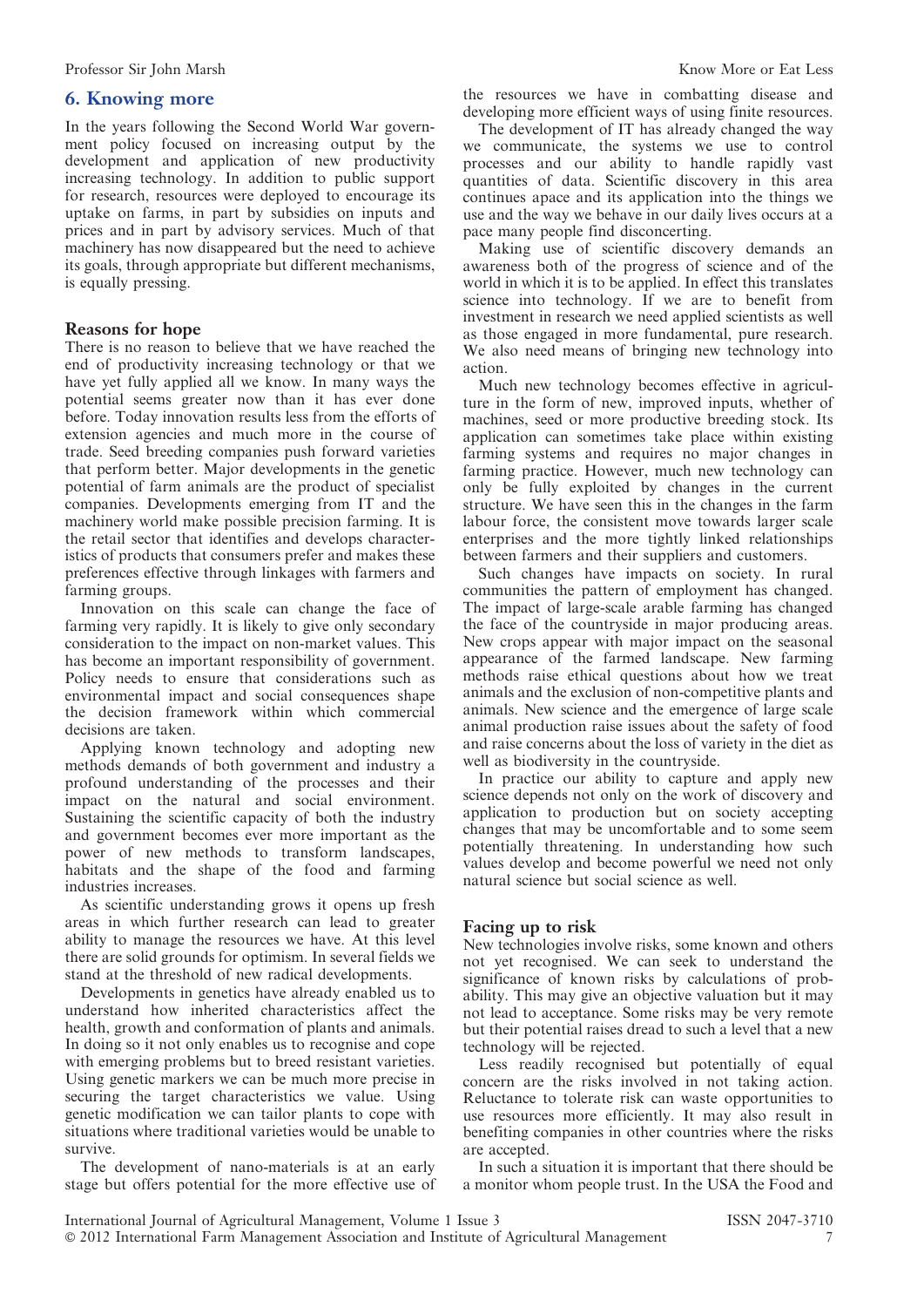Drug Administration seems to possess such authority. In the UK the Food Standards Agency should possess such a role but its advice is often contested by pressure groups that exercise substantial public credibility.

#### Putting new science into practice

The time span between committing resources to research varies but is often to be measured in decades rather than years. Thus under financial pressure cutting research is attractive – it appears to have little negative impact and makes the accounts look better. In the private sector competition can encourage research when business is good but lead to its abandonment in hard times. Maintaining continuing research, especially more fundamental research, depends heavily on public funding and on funding by private charities. Governments find it hard to fund research where the immediate benefit may be seen in larger profits of private companies. However if a gap is allowed to develop between discovery and application the substantial initial commitment may not deliver the benefits to which it can give rise.

Progress in science that leads to new technology also has to pass the test of public acceptability. It is reassuring that the research community now devotes substantial resources to communication. Pressure groups, who claim to speak for the public, occupy an important place in assessing and interpreting new technology but they also have agendas of their own. Fear is a powerful salesman used by both the media and pressure groups. Stories that all is well or that the risks are negligible are boring. Stories that discredit opposing views catch headlines and influence public judgements. Recent experience relating to climate change has shown how damaging it can be if scientists even appear to cover up information inconsistent with the view it is seeking to explain.

# 7. Making it happen

The purpose of this lecture has been to recognise that despite past achievements we face a truly challenging task to achieve an acceptable level of food security in the future. It is equally to suggest that there are solid reasons why, if we are prepared to invest in and apply new technology we should not achieve a secure supply of food during the coming century. To make it happen implies a readiness to change that affects every part of society. The discovery and application of new technology involves the whole food chain and the policy community.

Fundamental research makes radically new approaches that may solve old problems possible. The benefits will only be realised if its relevance is recognised. They become effective as they enter into the economic and environmental of business and government. One of the attractions of Agricultural Economics for me and many colleagues was that it was possible both to work in a university and be engaged with the actual issues of management and policy. We were not only concerned with elegant models but with helping government and business to make better decisions. The decline of state advisory systems and the impact of the Research Assessment process in universities have weakened this link. It is reassuring that the Research Councils have taken on board this need. It will however take time in many areas of science for applied science to be equally highly regarded with more fundamental studies.

Society derives benefit from discoveries that can make food production more sustainable only when they are implemented by industry. The market can reward farmers for innovation but this is only part of the benefit or the cost of change to society. This means that new methods often have to face a regulatory hurdle and may only be adopted if they pass the test of both commercial profitability and public acceptability. Attempting to make the social costs and benefits of industrial activity figure in private decisions is complex and controversial. To do so by legislation that reaches the stage of micromanagement of an industry is likely to be clumsy and prove costly. More may be achieved if in the process of disseminating new systems investors recognise the importance of such considerations and incorporate them into their plans.

The media play a major role in the public understanding and acceptance of new technology. It is a misfortune that recent history has been scarred by phrases such as 'Frankenstein foods' and promises of 'miracle drugs'. Such hyperbole sells newspapers and attracts viewers but is deeply damaging to our society. The distortion of the debate that ensues delays and makes more costly technological improvements that may be vital for sustaining a secure food supply. It is good to be able to recognise many excellent science based television programmes that share not just 'facts' but convey the excitement and interest scientific endeavour.

In the formation of policy agricultural and food industries pressure groups play a vital role. The most effective engage in science as well as expressing views about science done elsewhere. Necessarily they exist to promote a particular view or interest. That will not matter if they operate within a science environment in which their views are robustly challenged. Part of the need for public investment in science is to enable government to take a balanced view of proposed innovation. If this is missing powerful pressure groups may exercise undue influence over the policy process.

The government has both to recognise the limits of what can be achieved by policy and to provide leadership in thinking about what policy can achieve. Freedom of action is increased where there is a common understanding of the issues. The recent publication on the Future of Food and Farming may not have offered new prescriptions but by focusing minds on the longterm significance current decisions it has enriched the debate on decisions that have to be made today.

From its birth the Royal Agricultural Society of England has had 'Practice with Science' as its major purpose. That has never been more needed than now. It is my privilege in this lecture to be able to emphasise its relevance and its contribution not just to the welfare of agriculture but for the whole of our global community.

# About the author

Professor Sir John Marsh (john.marsh27@ntlworld. com), winner of the 2011 National Agricultural Award